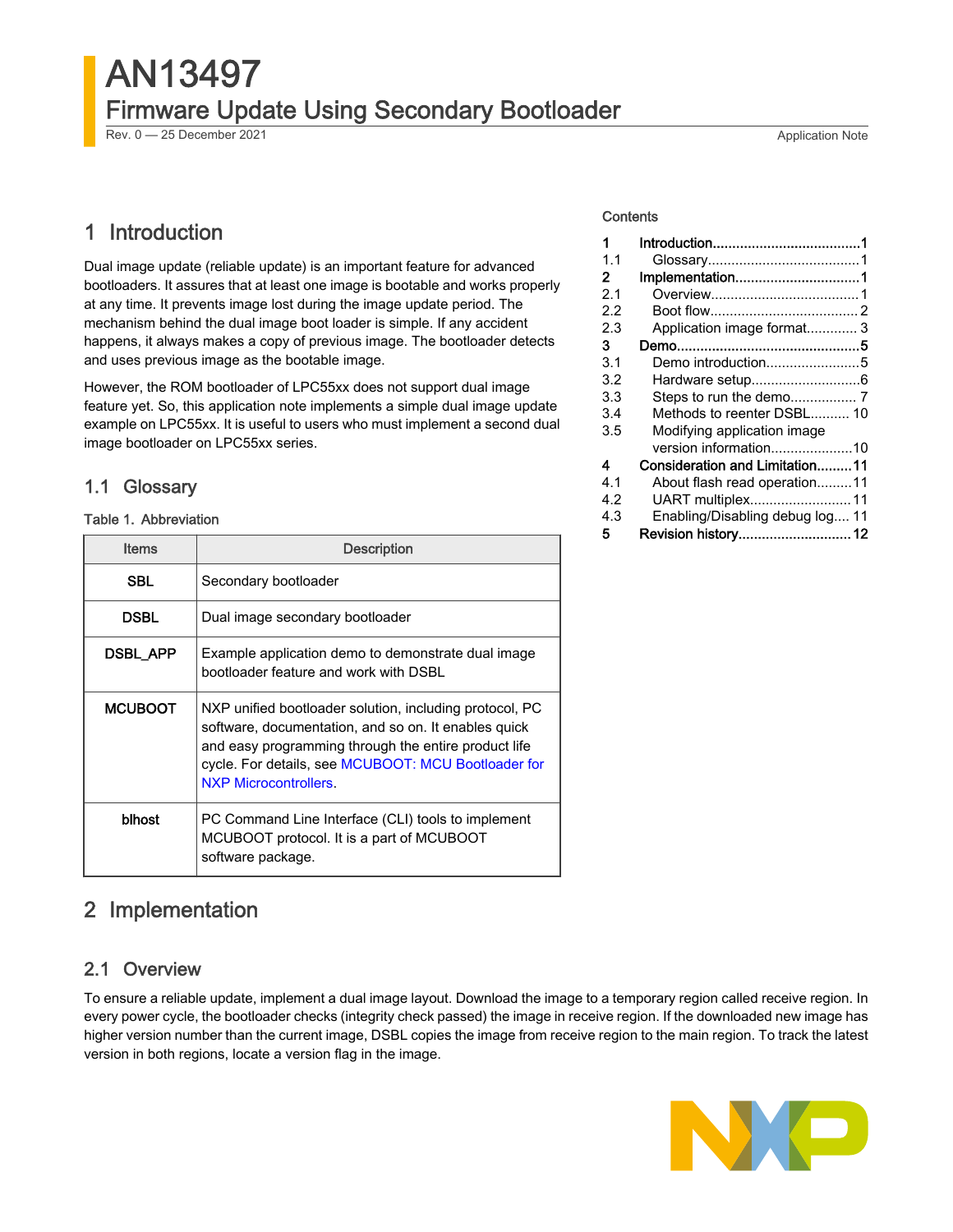<span id="page-1-0"></span>In summary:

• Receive region:

— Bootloader always downloads new code to this area.

- Main region:
	- To store a correct image copied from the receive region.
	- DSBL finally jumps to the main image (if exists) to run the application code.

The communication interface in this application note is via UART for demo purpose. Users can easily extend communication interface to others, such as, I2C SPI. The communication protocol follows NXP MCUBOOT protocol. It is compatible with LP55xx ROM. Following MCUBOOT protocol is helpful for users to reuse PC blhost software.

Figure 1 shows the overview of flash partition.



## 2.2 Boot flow

The DSBL is used to manage images and boot application. Every time when the part is powered on or reset, the DSBL code is executed. [Figure 2](#page-2-0) shows the DSBL boot flow.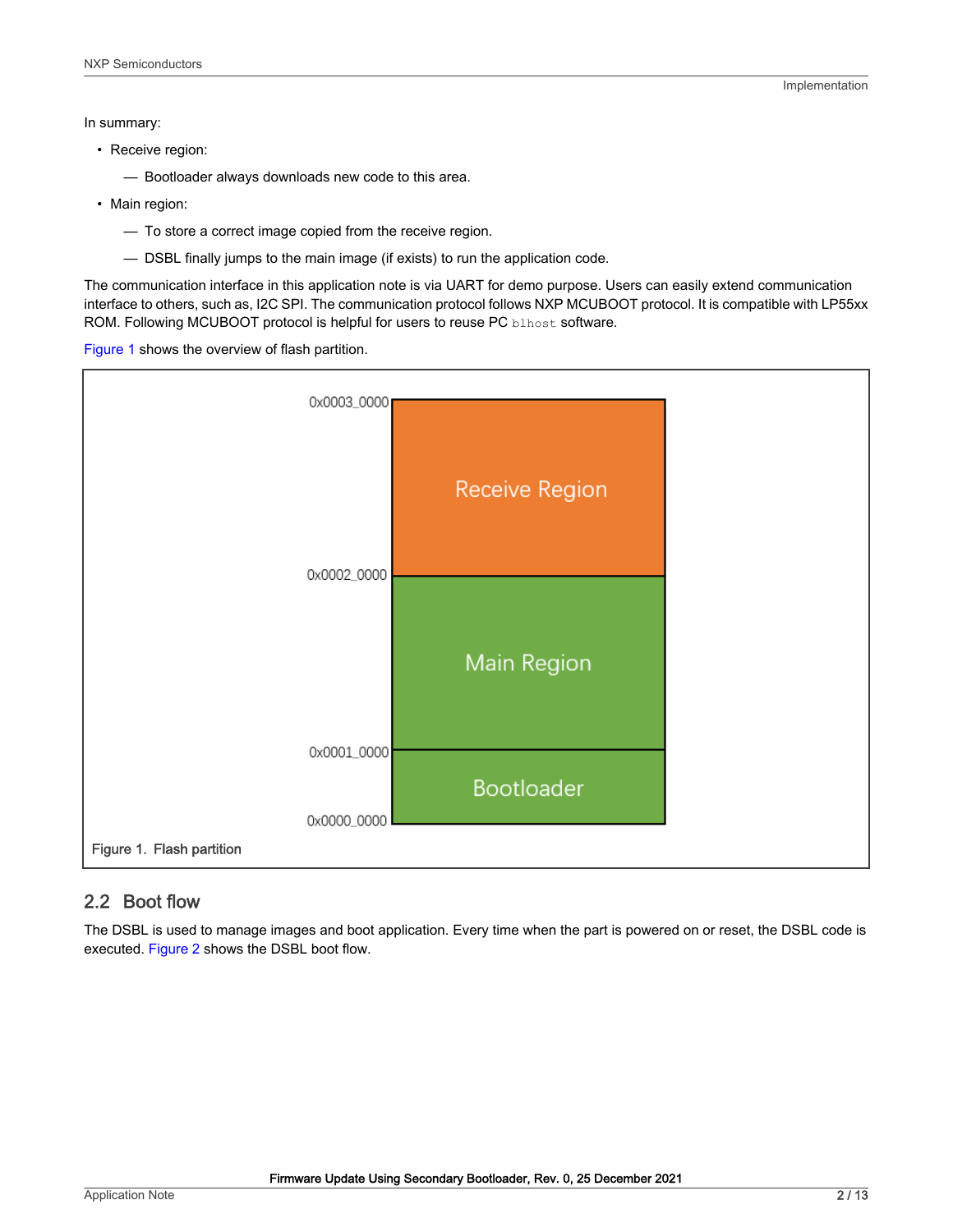<span id="page-2-0"></span>

## 2.3 Application image format

## 2.3.1 Image memory layout

[Figure 3](#page-3-0) shows the dual enhanced image type. It contains an image marker at offset 0x24. It must contain a valid image header in the image pointed to at offset  $0 \times 28$ . The starting address of the image is at  $0 \times 0001$  0000 (main region starts address). The image header can reside in any area inside the image. In most cases, the image header is at the end of vector table (offset 0x140).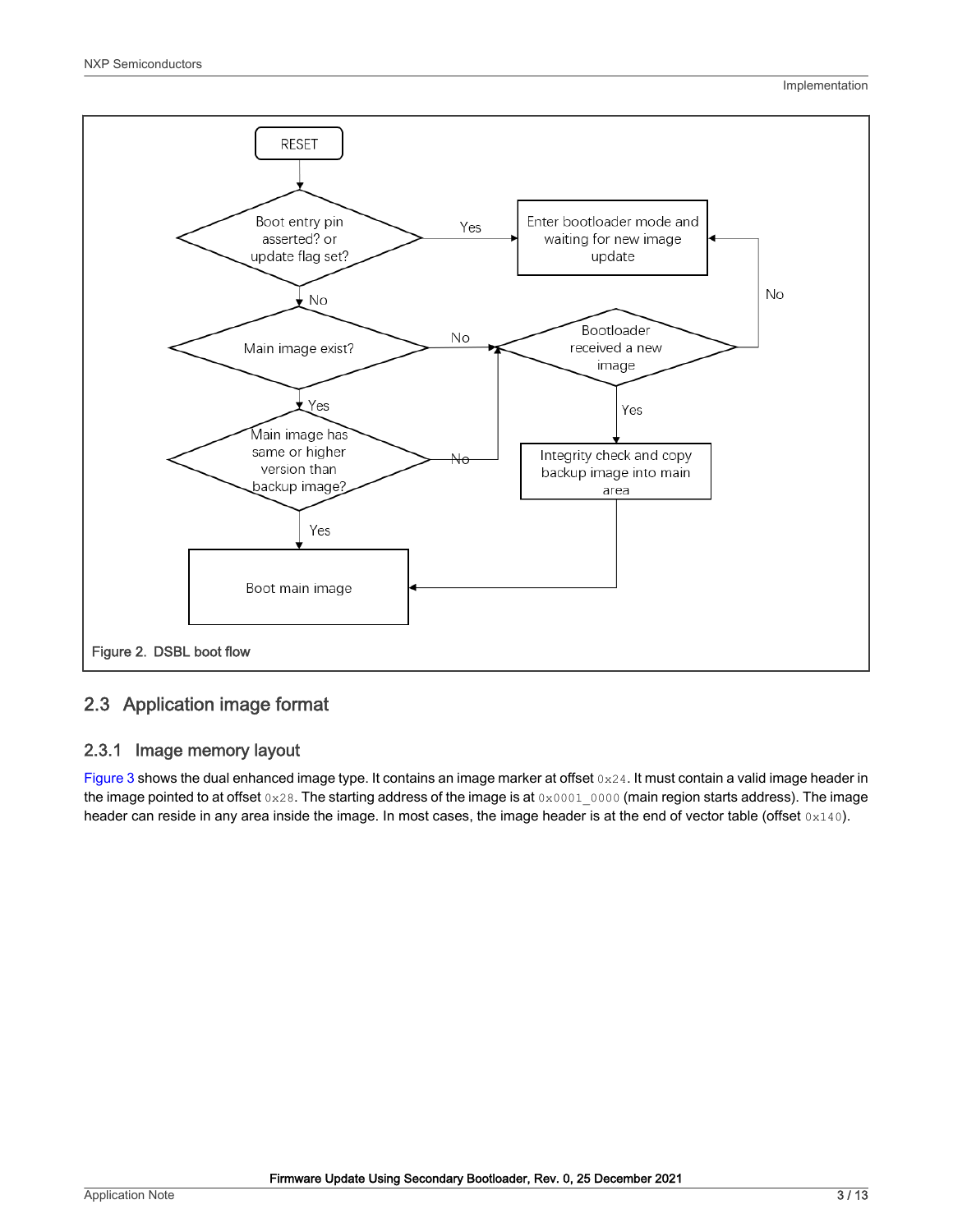<span id="page-3-0"></span>

The image header is in a 24 bytes structure, as described in Table 2.

#### Table 2. Image header structure

| <b>Offset</b> | <b>Description</b>                                                                                    |  |
|---------------|-------------------------------------------------------------------------------------------------------|--|
| 0x00          | Header maker set to OXFEEDA5A5                                                                        |  |
| 0x04          | Image Type (NORMAL = $0$ or NO_CRC = 1)                                                               |  |
| 0x08          | Reserved                                                                                              |  |
| 0x0C          | Image length<br>The length must be the actual length $-4$ if CRC value field falls within the length. |  |
| 0x10          | <b>CRC</b> value                                                                                      |  |
| 0x14          | Version                                                                                               |  |

With LPC55xx parts, use the external tools, image\_generator.exe, to add CRC32 value for entire image binary to the image header.

#### 2.3.2 Image creation

#### 2.3.2.1 Modifying start-up files in IDE

To add image marker and image header, modify start-up files.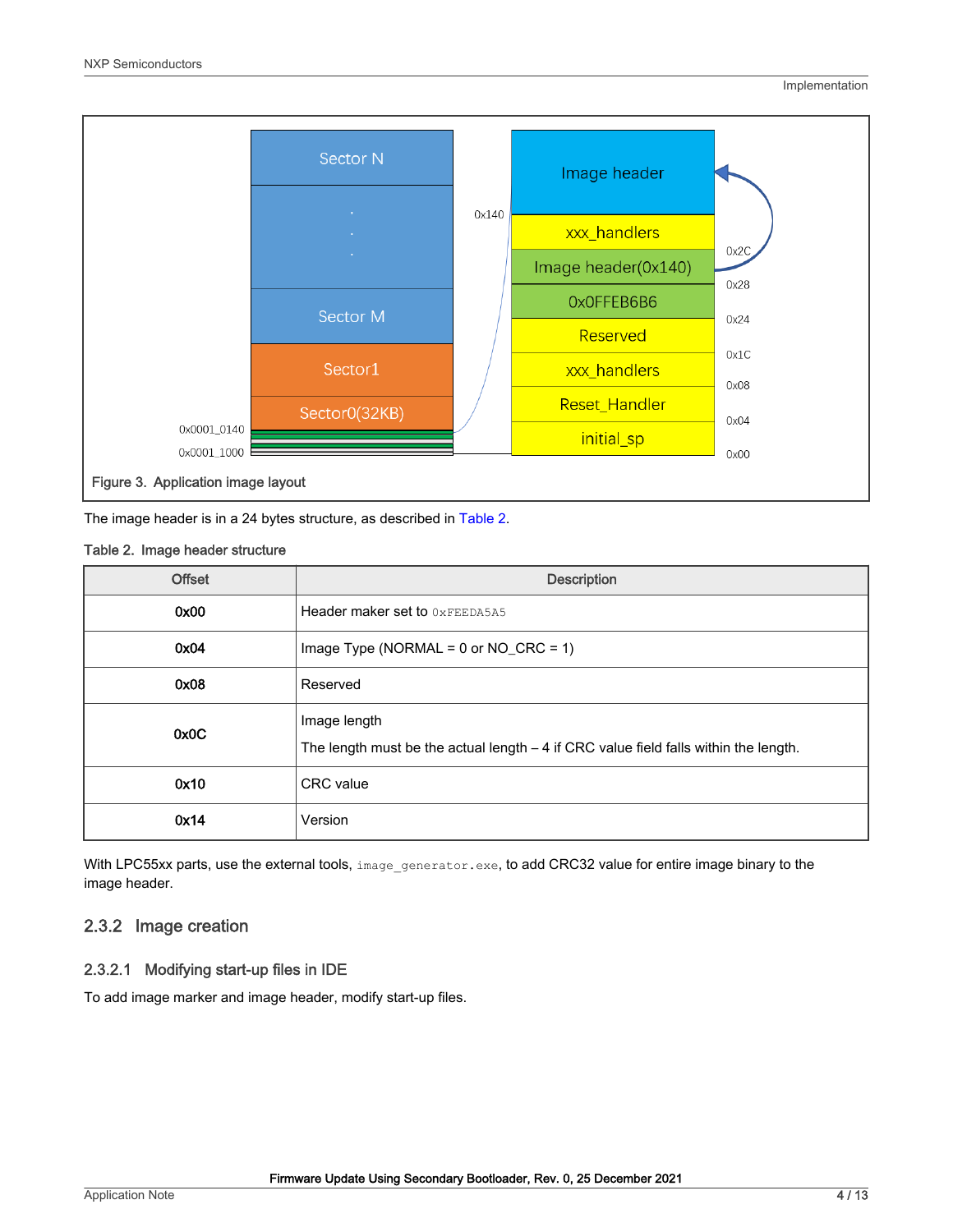<span id="page-4-0"></span>KEIL

| <b>DATA</b>       |                                                                                                      |
|-------------------|------------------------------------------------------------------------------------------------------|
| vector table      |                                                                                                      |
| DCD               | sfe (CSTACK)                                                                                         |
| <b>DCD</b>        | Reset Handler                                                                                        |
| <b>DCD</b>        | NMI Handler                                                                                          |
| DCD               | HardFault_Handler                                                                                    |
| <b>DCD</b>        | MemManage Handler                                                                                    |
| DCD               | BusFault Handler                                                                                     |
| <b>DCD</b>        | UsageFault Handler                                                                                   |
| vector table 0x1c |                                                                                                      |
| DCD               | n.                                                                                                   |
| <b>DCD</b>        | OXFFFFFFFF ; ECRP                                                                                    |
| <b>DCD</b>        | OXOFFEB6B6 ; Single Enhanced Image Flag                                                              |
| <b>DCD</b>        | ImageMarker                                                                                          |
| <b>DCD</b>        | SVC Handler                                                                                          |
| <b>DCD</b>        | DebugMon Handler                                                                                     |
| <b>DCD</b>        | 0                                                                                                    |
|                   | DCD PendSV_Handler                                                                                   |
| DCD <sub>2</sub>  | SysTick Handler                                                                                      |
|                   |                                                                                                      |
| <b>DOD</b>        | communication inginamizes y camino cara o incorrupo                                                  |
| DCD               | SMARTCARD1_IRQHandler ; Smart card 1 interrupt                                                       |
| ImageMarker       |                                                                                                      |
| DCD               | OxFEEDA5A5 ; Image Marker                                                                            |
| <b>DCD</b>        | OxO ; Image Type Normal: 0, NO CRC: 1                                                                |
| DCD <sub>2</sub>  | 0x0 ; Reserved                                                                                       |
| <b>DCD</b>        | OxO ; Image Length                                                                                   |
| <b>DCD</b>        | $0x0$ ; CRC Value                                                                                    |
| <b>DCD</b>        | 0x2 ; Version                                                                                        |
| Vectors_End       |                                                                                                      |
| Vectors EQU       | ${\underline{\hspace{1cm}}}. vector\_table$                                                          |
| Vectors Size EQU  | Vectors End - Vectors                                                                                |
|                   |                                                                                                      |
|                   | Figure 4. Adding image marker and image header in Keil (put image header at the end of vector table) |

#### 2.3.2.2 Using external tools to add length and CRC value in image header

When the image type word in the image header is  $0x00$  (NORMAL), to add length and CRC value into image header, use the external tools, image\_generator.exe located at:

#### lpc55s36\_dsbl\boards\lpcxpresso55s36\dual\_sbl\lpc55xx\_dsbl\_app\tools

Double-click post\_build.bat, and the script calls image\_generator.exe and generates the binary named dsbl\_app\_crc.bin in this folder. Download the .bin file to the receive region. For a step-by-step guide about how to use those tools, see Demo.

## 3 Demo

#### 3.1 Demo introduction

The demo contains two projects based on SDK, as described in [Table 3.](#page-5-0)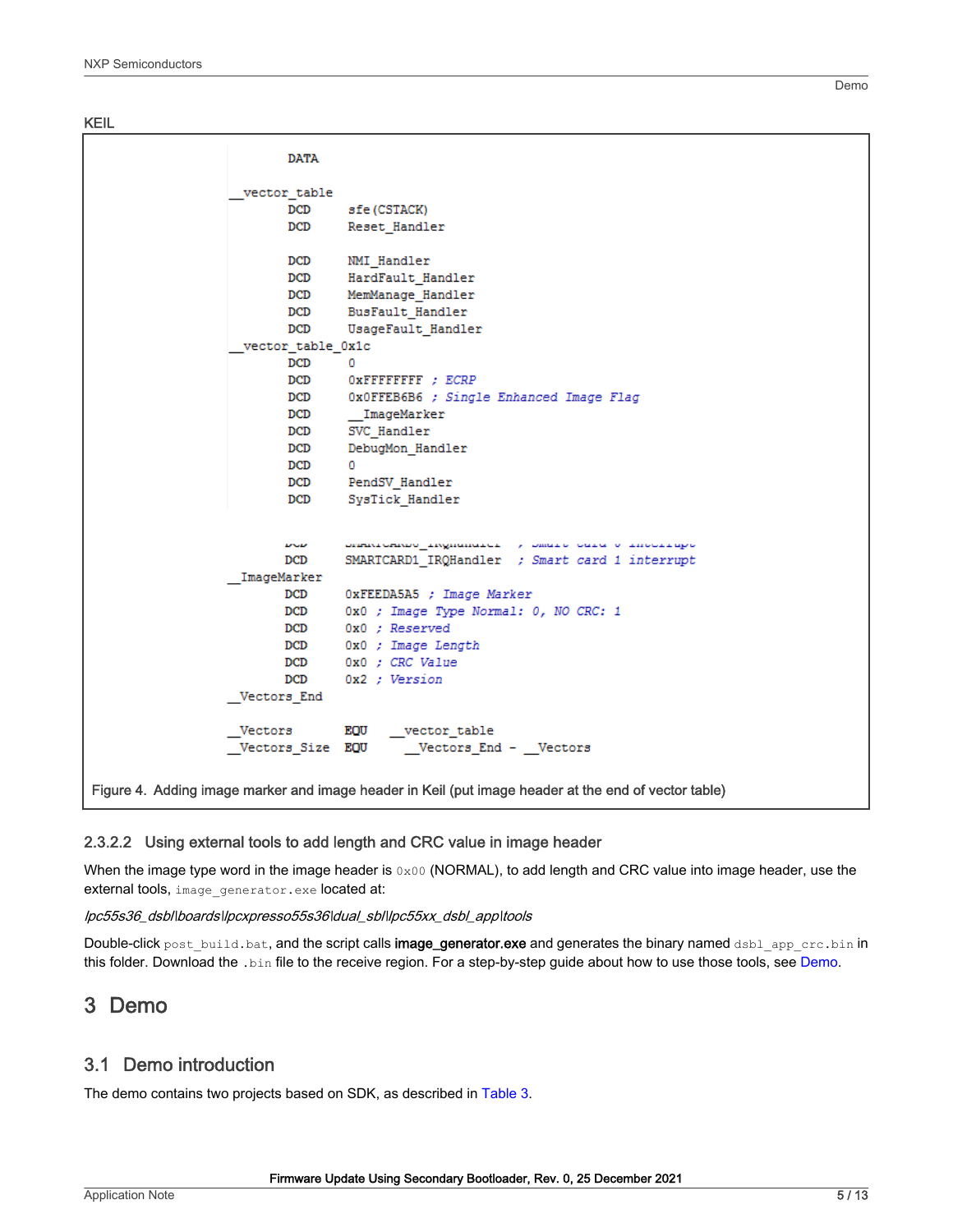#### <span id="page-5-0"></span>Table 3. Demo project description

| <b>Project name</b>                               | Location in SDK                   | <b>Description</b>                   |
|---------------------------------------------------|-----------------------------------|--------------------------------------|
| lpc55xx dsbl<br>\boards\lpcxpresso55s36\dual sbl\ |                                   | Dual image second bootloader project |
| lpc55xx_dsbl_app                                  | \boards\lpcxpresso55s36\dual sbl\ | Demo application project             |

- lpc55xx dsbl stands for lpc55xx dual image second bootloader. It is executed at boot up. This program communicates with PC host, checks image, and copy tasks. It is the first project to download into EVK board.
- lpc55xx dsbl app stands for lpc55xx dual image second bootloader application example. It is almost same as the hello\_world example. The differences are:
	- 1. This image has an image marker and an image header resided after the vector table. DSBL can regionalize this image.
	- 2. To put loading/starting address into the main image region, modify the linker starting address from  $0x00000000$  to 0x0001\_0000.

## 3.2 Hardware setup

## 3.2.1 LPC55S36-EVK

The hardware uses LPCXpresso55S36 board, as shown in [Figure 5](#page-6-0). Make sure you have read board user guide and familiar with basic function of the board, such as, the positions of the reset button/user button and the debug connector.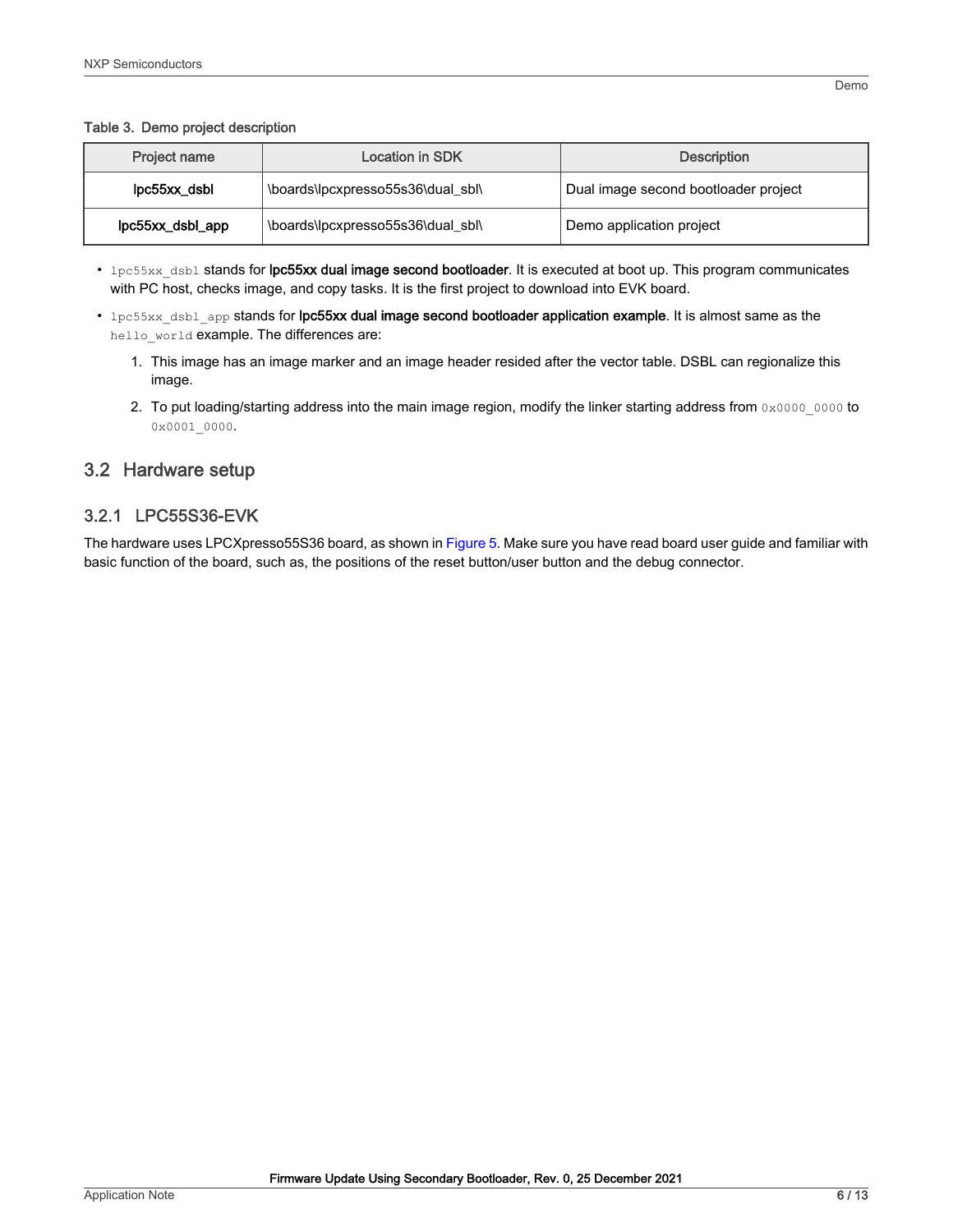<span id="page-6-0"></span>

This demo uses Debug and UART USB connector (J1) as the debug interface and UART-USB bridge. It uses USR button (SW3) as the entry pin of the second bootloader.

## 3.3 Steps to run the demo

Before running the demo, make sure that:

- You have basic knowledge about LPCXpresso55xx board.
- Related LPC-Link II debugger driver is installed.
- The hello\_world example runs successfully on the SDK folder.
- UART communication with PC is verified to be successful.

To run the demo, perform the following steps:

- 1. Connect USB with Debug and UART USB connector (1). The board is powered on to establish debug and UART connection.
- 2. Open, compile, and download the lpc55xx\_dsbl project. Open the serial terminal with 115200-N-8-N-1.
- 3. Hold the wake-up button and then press the RESET button. This action forces the DSBL to enter the boot loader mode. When entering this mode, DSBL does not boot any application, but wait for UART connection.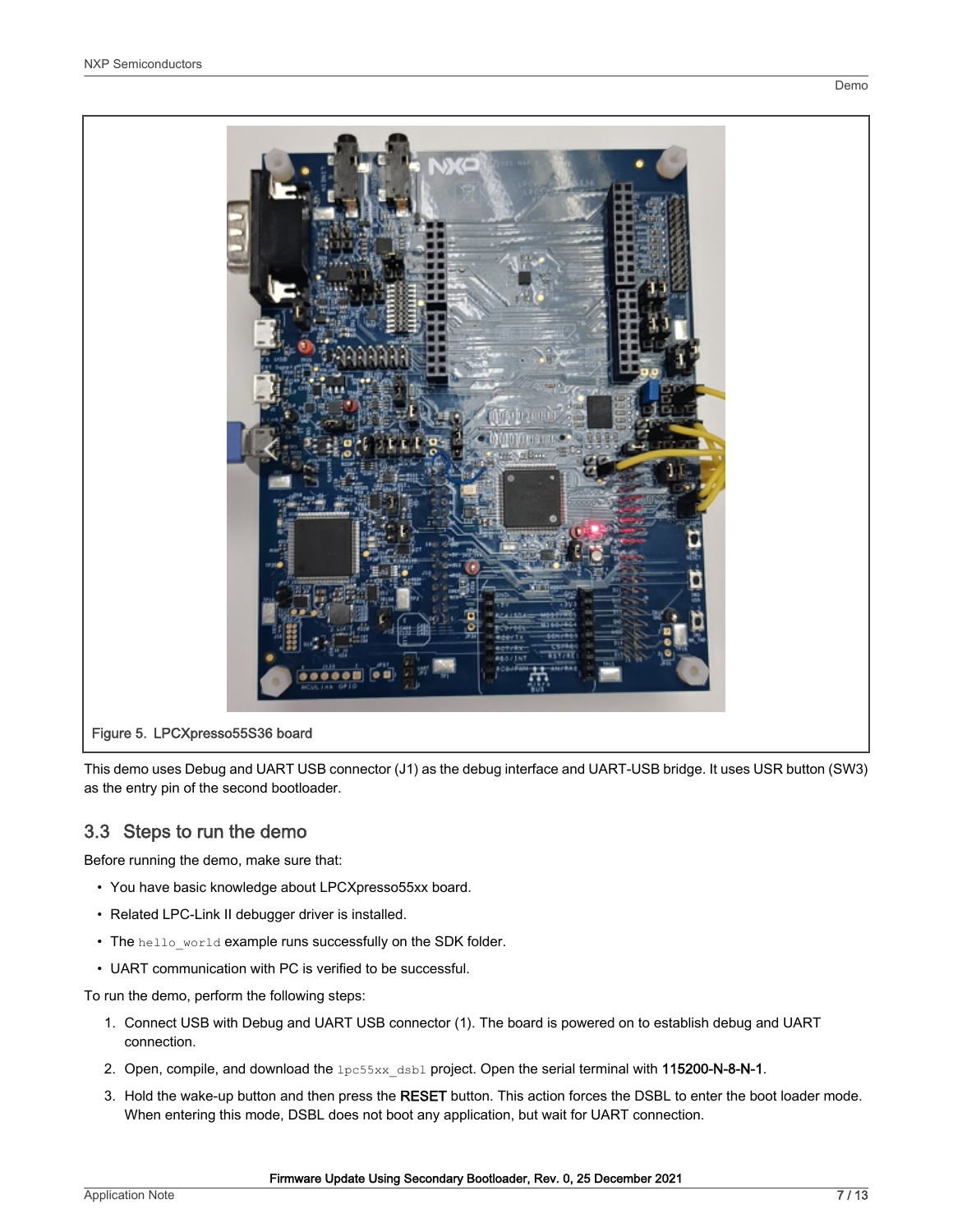4. By default, the  $1p \in 55x \times ds$  dsbl enables the debug log. The terminal puts information, as shown in Figure 6. The log indicates that DSBL runs successfully and enters the boot loader mode.



- 5. Open and compile the lpc55xx\_dsbl\_app project. Do not use IDE to download lpc55xx\_dsbl\_app project. Otherwise, it is meaningless to demonstrate boot loader feature.
- 6. Open the \boards\lpcxpresso55s36\dual\_sbl\lpc55xx\_dsbl\_app\cm33\_core0\tools folder and double click post\_build.bat. This action generates dsbl\_app\_crc.bin which adds CRC and image length information to image generator.exe., as shown in Figure 7.

| $\mathbf{E}$ blhost.exe<br>5/23/2017 11:00 A<br>Application<br><b>HXD</b> dsbl_app_crc.bin<br>10/30/2018 3:08 PM<br>9 KB<br><b>BIN File</b><br>6 flash_program.bat<br>10/23/2018 2:18 PM     Windows Batch File<br>1 KB<br>image_generator.exe<br>10/29/2018 2:59 PM<br>51 KB<br>Application<br>post build.bat<br>Windows Batch File<br>1 KB<br>10/23/2018 12:24 | <b>AN</b><br>Name | Date modified | <b>Type</b> | <b>Size</b> |
|------------------------------------------------------------------------------------------------------------------------------------------------------------------------------------------------------------------------------------------------------------------------------------------------------------------------------------------------------------------|-------------------|---------------|-------------|-------------|
|                                                                                                                                                                                                                                                                                                                                                                  |                   |               |             | 2,290 KB    |
|                                                                                                                                                                                                                                                                                                                                                                  |                   |               |             |             |
|                                                                                                                                                                                                                                                                                                                                                                  |                   |               |             |             |
|                                                                                                                                                                                                                                                                                                                                                                  |                   |               |             |             |
|                                                                                                                                                                                                                                                                                                                                                                  |                   |               |             |             |

#### Figure 7. Using post\_build.bat to generate dsbl\_app\_crc.bin

The dsbl\_app\_crc.bin is the binary image to be download to the receive region.

7. Close serial terminal, open bash window or command window, and execute flash program.bat. This script calls blhost.exe and downloads dsbl\_app\_crc.bin to the receive region. To run flash\_program.bat, two parameters are required: UART COM index and the full name of the app image.



8. After executing the script, download the new image to the receive region, as shown in [Figure 9.](#page-8-0)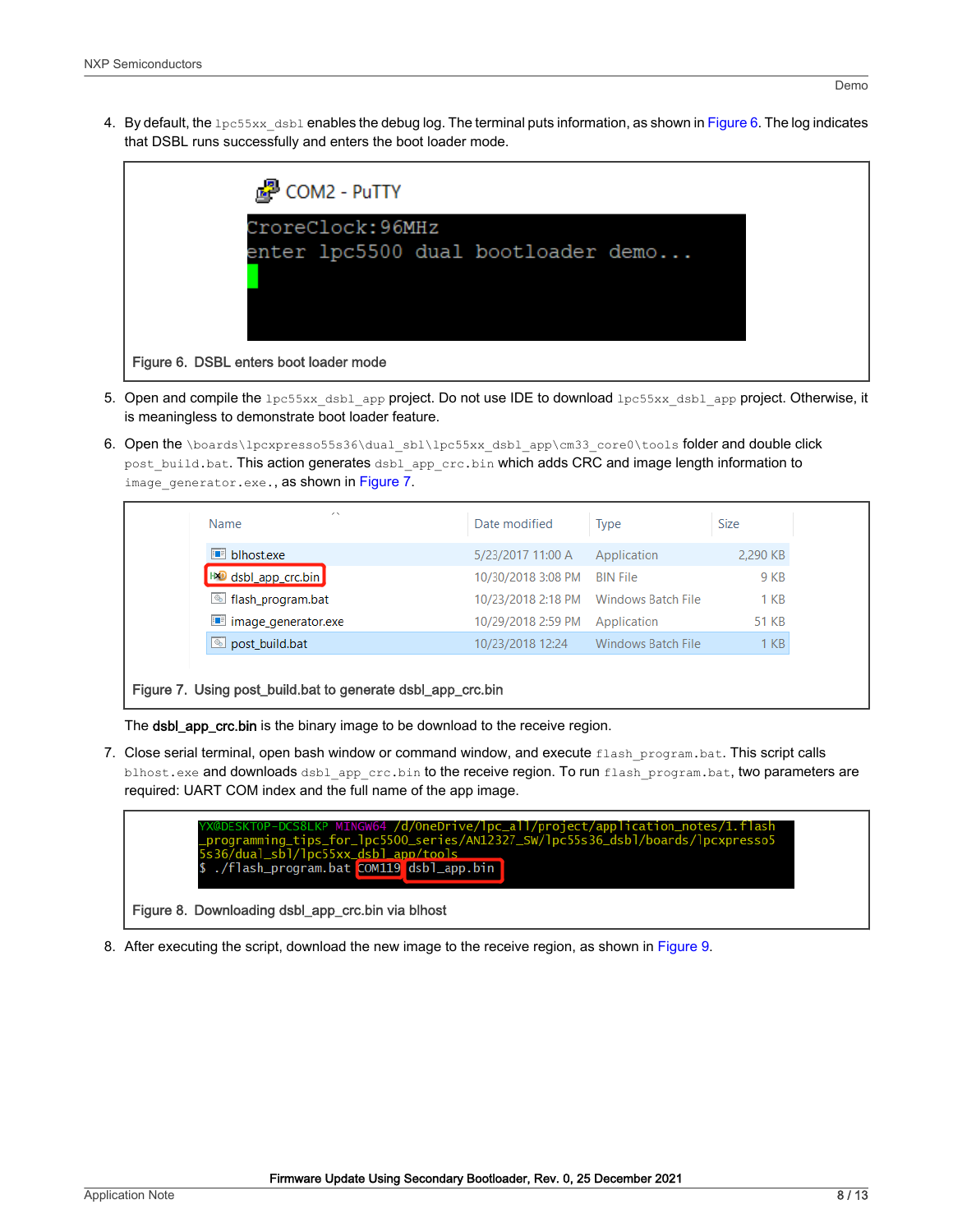<span id="page-8-0"></span>

9. Reopen the UART terminal and press the RESET button.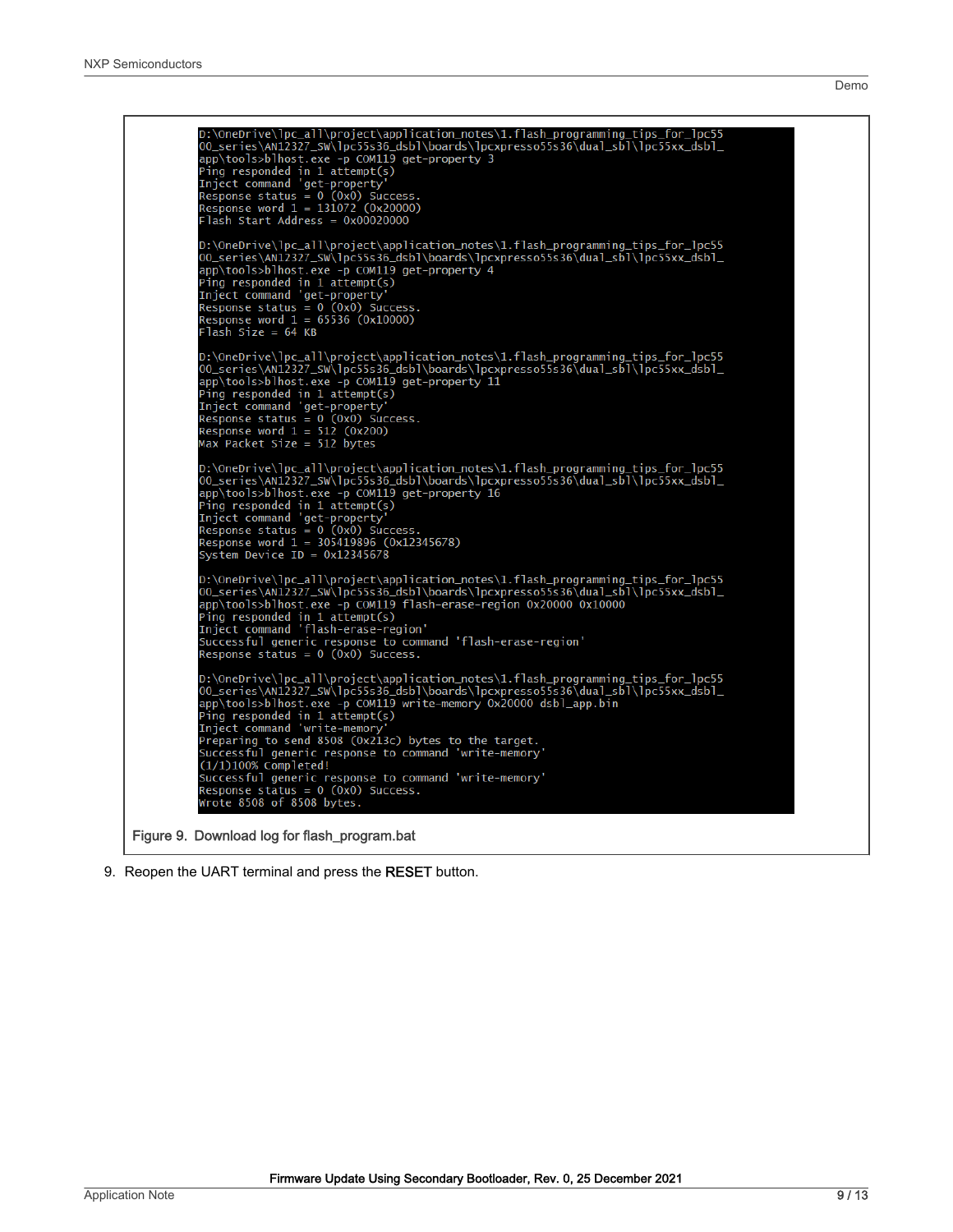<span id="page-9-0"></span>

| CoreClock:96000000Hz           |                                       |  |
|--------------------------------|---------------------------------------|--|
| boot application               |                                       |  |
| scan golden region             |                                       |  |
| image found: 0x00010000        |                                       |  |
| sheader_marker     :OxFEEDA5A5 |                                       |  |
| image_type :0x00000000         |                                       |  |
| reserved: 0x00000000           |                                       |  |
| img_len :8504                  |                                       |  |
| crc_value : 0xEA79A534         |                                       |  |
| version : 0x00000007           |                                       |  |
| scan backup region             |                                       |  |
| crc check failed               |                                       |  |
|                                | golen image ok, no backup image, boot |  |
| dsbl: boot @ 0x00010000        |                                       |  |
| i am golden image              |                                       |  |
|                                |                                       |  |
|                                |                                       |  |

Figure 10. Image copied to main region and booted

The log, image found: 0x0001\_0000, indicates that DSBL has detected there is an image resided in golden region.

#### 3.4 Methods to reenter DSBL

Besides using the wake-up button to enter DSBL, there are two more methods to enter DSBL forcefully for application update.

#### 3.4.1 Reinvoke

Define the sbl\_api structure in your application, as shown in Figure 11. Then, call re\_invoke.

sbl api->reinvoke();

This action forces CPU to jump to DSBL immediately, just like ROM API reinvoked in legacy LPC parts.

```
typedef struct
                         €
                             void (*reinvoke)(void);
                             void (*set_update_flag)(void);
                             void (*test)(void);
                         }sbl_api_t;
                         static sbl_api_t *sbl_api = (sbl_api_t *)(0x400);
Figure 11. DSBL API structure
```
#### 3.4.2 Set\_update\_flag

This method is similar to reinvoke, but this API does not enter DSBL immediately. It lets DSBL enter the update mode at next power cycle. A non-volatile update flag is set. DSBL counts the update fail times. If updating image in receive region fails too much (the default value is three times), the DSBL clears update flag and boots main image. Otherwise, on each power cycle, DSBL does not boot main image but wait for a successfully download operation. Calling this API is same as reinvoke:

sbl api->set update flag();

#### 3.5 Modifying application image version information

To update application image version information, modify version word in image header.

NOTE

DSBL copies received image to main region only if the received image has higher version number than that of the main image.

Demo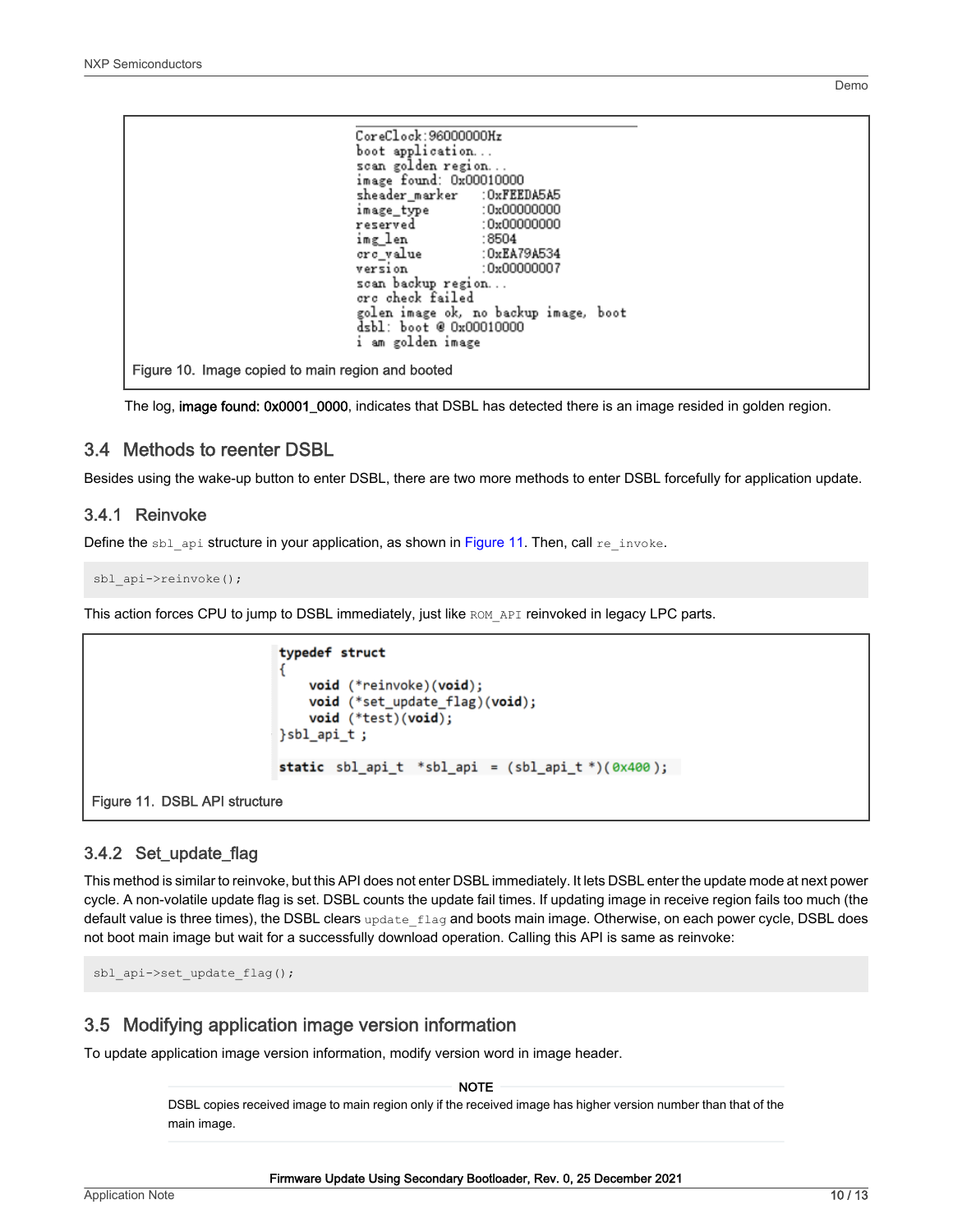<span id="page-10-0"></span>

## 4 Consideration and Limitation

#### 4.1 About flash read operation

In most cases, AHB can read flash directly. But in LPC55xx, any attempt to directly read an erased flash (erased but not written) may lead to Hard Fault due to ECC mechanism of flash. This issue brings inconvenience to bootloader development. To tackle this problem, implement a Non-AHB method to read flash data API to replace AHB directly read. The code for Non-AHB method to read flash data API is in memory.c. For details, check the code.

## 4.2 UART multiplex

In this demo, the following three functions use the same UART:

- 1. DSBL debug log output
- 2. Application demo log output
- 3. Communication interface for DSBL to download image

Consequently, there is a UART multiplex conflict issue. Whenever using blhost to downloading image, close UART terminal to release PC COM port resource for blhost.

## 4.3 Enabling/Disabling debug log

To enable/disable DSBL debug log, use macro. Comment macro DIMAGE DEBUG in dimage.h, and all debug outputs are disabled, as shown in Figure 13.

|                                              | #include <stdlib.h><br/><math>#include</math> <math>\leq</math> stdint.h&gt;<br/>#define DIMAGE DEBUG</stdlib.h>                          |
|----------------------------------------------|-------------------------------------------------------------------------------------------------------------------------------------------|
|                                              | #if defined(DIMAGE DEBUG)<br>#include <stdio.h><br/>#define DIMAGE TRACE printf<br/>#else<br/>#define DIMAGE TRACE()<br/>#endif</stdio.h> |
| Figure 13. Enabling/Disabling DSBL debug log | $/*$ generate image via: ./image gener                                                                                                    |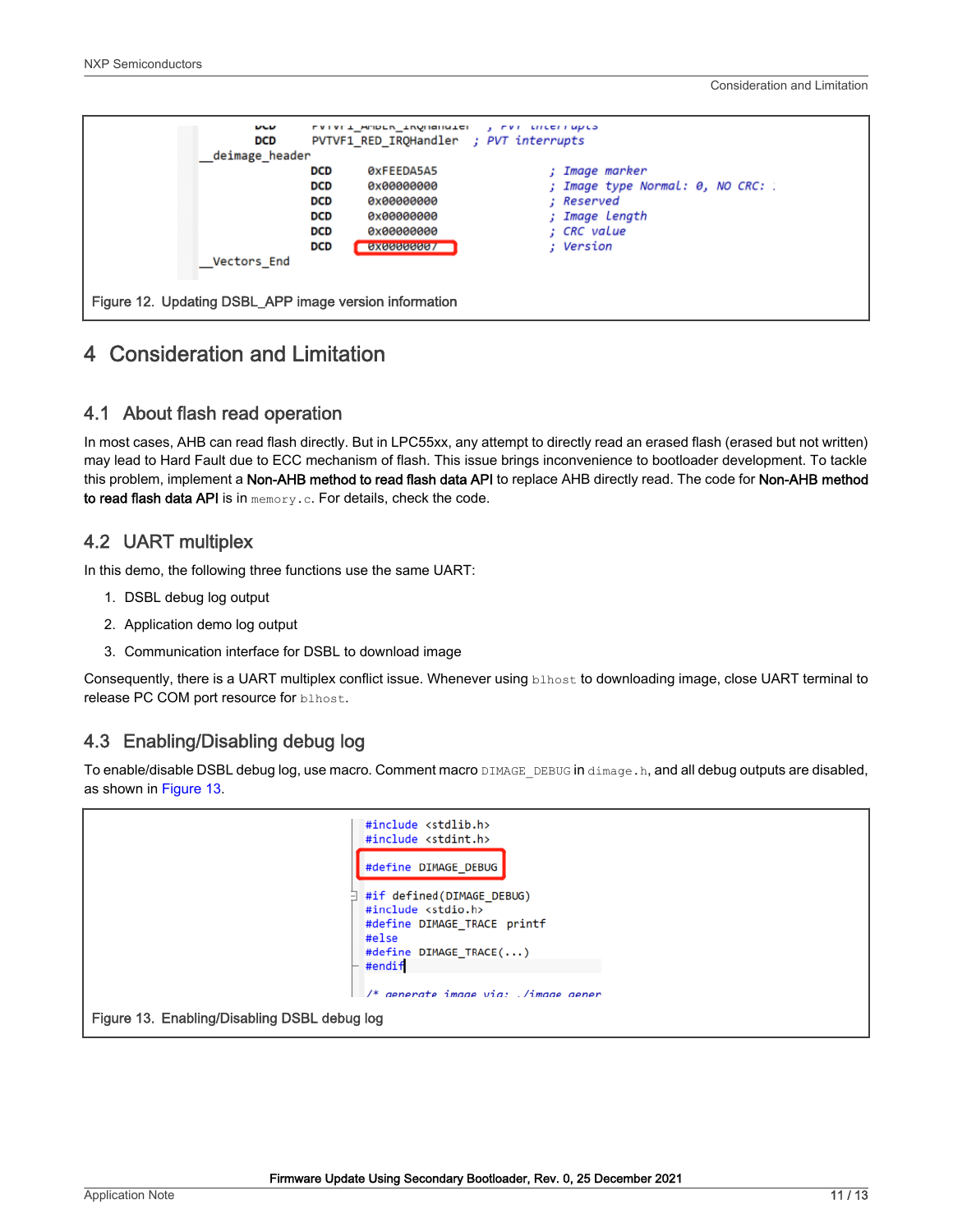# <span id="page-11-0"></span>5 Revision history

| Rev. | Date             | <b>Description</b> |
|------|------------------|--------------------|
|      | 25 December 2021 | Initial release    |